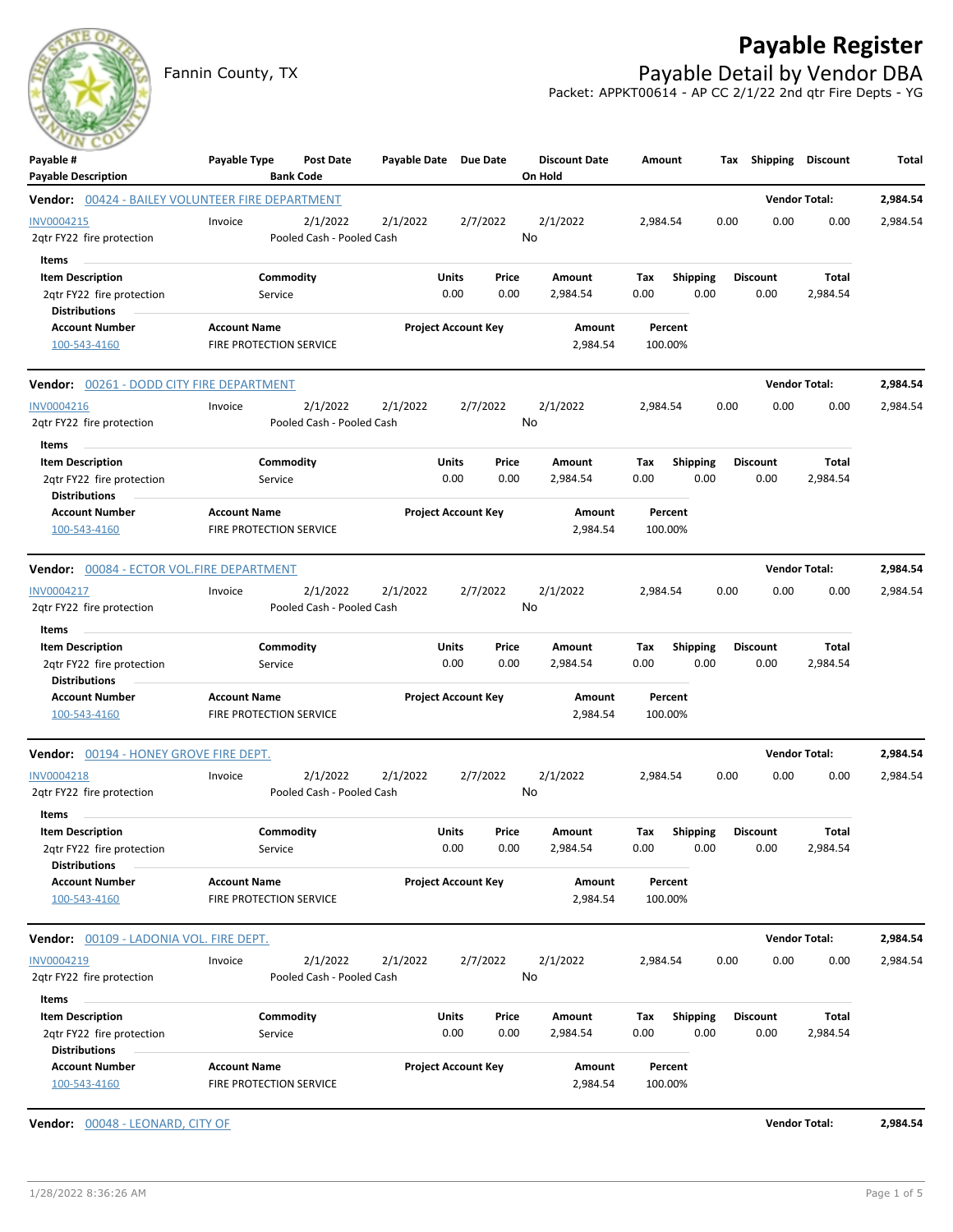| Payable Register                                                             |                     |                                       |              |                            |                 |                                 |                    |                         |      |                         | Packet: APPKT00614 - AP CC 2/1/22 2nd gtr Fire Depts - YG |          |
|------------------------------------------------------------------------------|---------------------|---------------------------------------|--------------|----------------------------|-----------------|---------------------------------|--------------------|-------------------------|------|-------------------------|-----------------------------------------------------------|----------|
| Payable #<br><b>Payable Description</b>                                      | Payable Type        | <b>Post Date</b><br><b>Bank Code</b>  | Payable Date |                            | <b>Due Date</b> | <b>Discount Date</b><br>On Hold | Amount             |                         |      | Tax Shipping Discount   |                                                           | Total    |
| <b>INV0004220</b><br>2qtr FY22 fire protection                               | Invoice             | 2/1/2022<br>Pooled Cash - Pooled Cash | 2/1/2022     |                            | 2/7/2022        | 2/1/2022<br>No                  | 2,984.54           |                         | 0.00 | 0.00                    | 0.00                                                      | 2,984.54 |
| Items                                                                        |                     |                                       |              |                            |                 |                                 |                    |                         |      |                         |                                                           |          |
| <b>Item Description</b>                                                      |                     | Commodity                             |              | Units                      | Price           | Amount                          | Tax                | <b>Shipping</b>         |      | Discount                | Total                                                     |          |
| 2qtr FY22 fire protection<br><b>Distributions</b>                            |                     | Service                               |              | 0.00                       | 0.00            | 2,984.54                        | 0.00               | 0.00                    |      | 0.00                    | 2,984.54                                                  |          |
| <b>Account Number</b><br>100-543-4160                                        | <b>Account Name</b> | FIRE PROTECTION SERVICE               |              | <b>Project Account Key</b> |                 | Amount<br>2,984.54              | Percent<br>100.00% |                         |      |                         |                                                           |          |
| Vendor: 00139 - RANDOLPH VOL. FIRE DEPT.                                     |                     |                                       |              |                            |                 |                                 |                    |                         |      |                         | <b>Vendor Total:</b>                                      | 2,984.54 |
| INV0004221                                                                   | Invoice             | 2/1/2022                              | 2/1/2022     |                            | 2/7/2022        | 2/1/2022                        | 2,984.54           |                         | 0.00 | 0.00                    | 0.00                                                      | 2,984.54 |
| 2qtr FY22 fire protection<br>Items                                           |                     | Pooled Cash - Pooled Cash             |              |                            |                 | No                              |                    |                         |      |                         |                                                           |          |
| <b>Item Description</b>                                                      |                     | Commodity                             |              | Units                      | Price           | Amount                          | Tax                | <b>Shipping</b>         |      | <b>Discount</b>         | Total                                                     |          |
| 2qtr FY22 fire protection<br><b>Distributions</b>                            |                     | Service                               |              | 0.00                       | 0.00            | 2,984.54                        | 0.00               | 0.00                    |      | 0.00                    | 2,984.54                                                  |          |
| <b>Account Number</b><br>100-543-4160                                        | <b>Account Name</b> | FIRE PROTECTION SERVICE               |              | <b>Project Account Key</b> |                 | Amount<br>2,984.54              | Percent<br>100.00% |                         |      |                         |                                                           |          |
| <b>Vendor:</b> 00094 - RAVENNA VOL. FIRE DEPT.                               |                     |                                       |              |                            |                 |                                 |                    |                         |      |                         | <b>Vendor Total:</b>                                      | 2,984.54 |
| <b>INV0004222</b>                                                            | Invoice             | 2/1/2022                              | 2/1/2022     |                            | 2/7/2022        | 2/1/2022                        | 2,984.54           |                         | 0.00 | 0.00                    | 0.00                                                      | 2,984.54 |
| 2qtr FY22 fire protection                                                    |                     | Pooled Cash - Pooled Cash             |              |                            |                 | No                              |                    |                         |      |                         |                                                           |          |
| Items<br><b>Item Description</b>                                             |                     | Commodity                             |              | Units                      | Price           | Amount                          |                    |                         |      | <b>Discount</b>         | Total                                                     |          |
| 2qtr FY22 fire protection<br><b>Distributions</b>                            |                     | Service                               |              | 0.00                       | 0.00            | 2,984.54                        | Tax<br>0.00        | <b>Shipping</b><br>0.00 |      | 0.00                    | 2,984.54                                                  |          |
| <b>Account Number</b><br>100-543-4160                                        | <b>Account Name</b> | FIRE PROTECTION SERVICE               |              | <b>Project Account Key</b> |                 | Amount<br>2,984.54              | Percent<br>100.00% |                         |      |                         |                                                           |          |
| Vendor: 00071 - SAVOY FIRE DEPARTMENT                                        |                     |                                       |              |                            |                 |                                 |                    |                         |      |                         | <b>Vendor Total:</b>                                      | 2,984.54 |
| <b>INV0004223</b><br>2qtr FY22 fire protection                               | Invoice             | 2/1/2022<br>Pooled Cash - Pooled Cash | 2/1/2022     |                            | 2/7/2022        | 2/1/2022<br>No                  | 2,984.54           |                         | 0.00 | 0.00                    | 0.00                                                      | 2,984.54 |
| Items<br><b>Item Description</b>                                             |                     | Commodity                             |              | Units                      | Price           | Amount                          | Tax                | <b>Shipping</b>         |      | <b>Discount</b>         | Total                                                     |          |
| 2qtr FY22 fire protection<br><b>Distributions</b>                            |                     | Service                               |              | 0.00                       | 0.00            | 2,984.54                        | 0.00               | 0.00                    |      | 0.00                    | 2,984.54                                                  |          |
| <b>Account Number</b><br>100-543-4160                                        | <b>Account Name</b> | FIRE PROTECTION SERVICE               |              | <b>Project Account Key</b> |                 | Amount<br>2,984.54              | Percent<br>100.00% |                         |      |                         |                                                           |          |
| Vendor: 00608 - TELEPHONE VOL. FIRE DEPT.                                    |                     |                                       |              |                            |                 |                                 |                    |                         |      |                         | <b>Vendor Total:</b>                                      | 2,984.54 |
| <b>INV0004224</b><br>2qtr FY22 fire protection                               | Invoice             | 2/1/2022<br>Pooled Cash - Pooled Cash | 2/1/2022     |                            | 2/7/2022        | 2/1/2022<br>No                  | 2,984.54           |                         | 0.00 | 0.00                    | 0.00                                                      | 2,984.54 |
| Items                                                                        |                     |                                       |              |                            |                 |                                 |                    |                         |      |                         |                                                           |          |
| <b>Item Description</b><br>2qtr FY22 fire protection<br><b>Distributions</b> |                     | Commodity<br>Service                  |              | Units<br>0.00              | Price<br>0.00   | Amount<br>2,984.54              | Tax<br>0.00        | <b>Shipping</b><br>0.00 |      | <b>Discount</b><br>0.00 | Total<br>2,984.54                                         |          |
| <b>Account Number</b><br>100-543-4160                                        | <b>Account Name</b> | FIRE PROTECTION SERVICE               |              | <b>Project Account Key</b> |                 | Amount<br>2,984.54              | Percent<br>100.00% |                         |      |                         |                                                           |          |
|                                                                              |                     |                                       |              |                            |                 |                                 |                    |                         |      |                         | <b>Vendor Total:</b>                                      | 2,984.54 |
| INV0004225<br>2qtr FY22 fire protection                                      | Invoice             | 2/1/2022<br>Pooled Cash - Pooled Cash | 2/1/2022     |                            | 2/7/2022        | 2/1/2022<br>No                  | 2,984.54           |                         | 0.00 | 0.00                    | 0.00                                                      | 2,984.54 |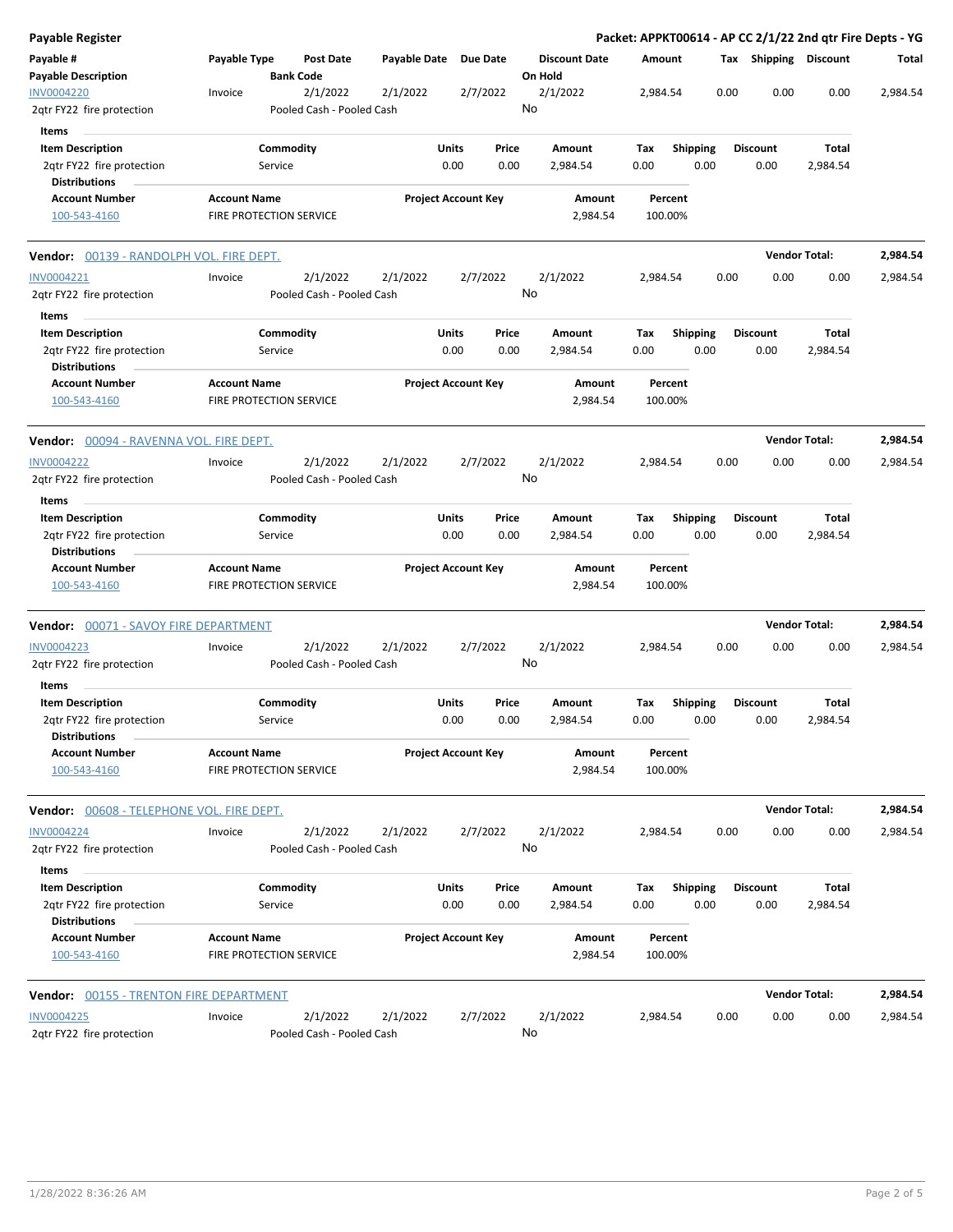## **Payable Register Packet: APPKT00614 - AP CC 2/1/22 2nd qtr Fire Depts - YG**

| Payable #                  | <b>Payable Type</b>            | <b>Post Date</b> | <b>Pavable Date</b> | Due Date                   |       | <b>Discount Date</b> | Amount |                 | Tax | <b>Shipping</b> | Discount | Total |
|----------------------------|--------------------------------|------------------|---------------------|----------------------------|-------|----------------------|--------|-----------------|-----|-----------------|----------|-------|
| <b>Payable Description</b> | <b>Bank Code</b>               |                  | On Hold             |                            |       |                      |        |                 |     |                 |          |       |
| <b>Items</b>               |                                |                  |                     |                            |       |                      |        |                 |     |                 |          |       |
| <b>Item Description</b>    | Commoditv                      |                  | Units               |                            | Price | Amount               | Tax    | <b>Shipping</b> |     | <b>Discount</b> | Total    |       |
| 2qtr FY22 fire protection  | Service                        |                  | 0.00                |                            | 0.00  | 2.984.54             | 0.00   | 0.00            |     | 0.00            | 2,984.54 |       |
| <b>Distributions</b>       |                                |                  |                     |                            |       |                      |        |                 |     |                 |          |       |
| <b>Account Number</b>      | <b>Account Name</b>            |                  |                     | <b>Project Account Key</b> |       | Amount               |        | Percent         |     |                 |          |       |
| 100-543-4160               | <b>FIRE PROTECTION SERVICE</b> |                  |                     |                            |       | 2,984.54             |        | 100.00%         |     |                 |          |       |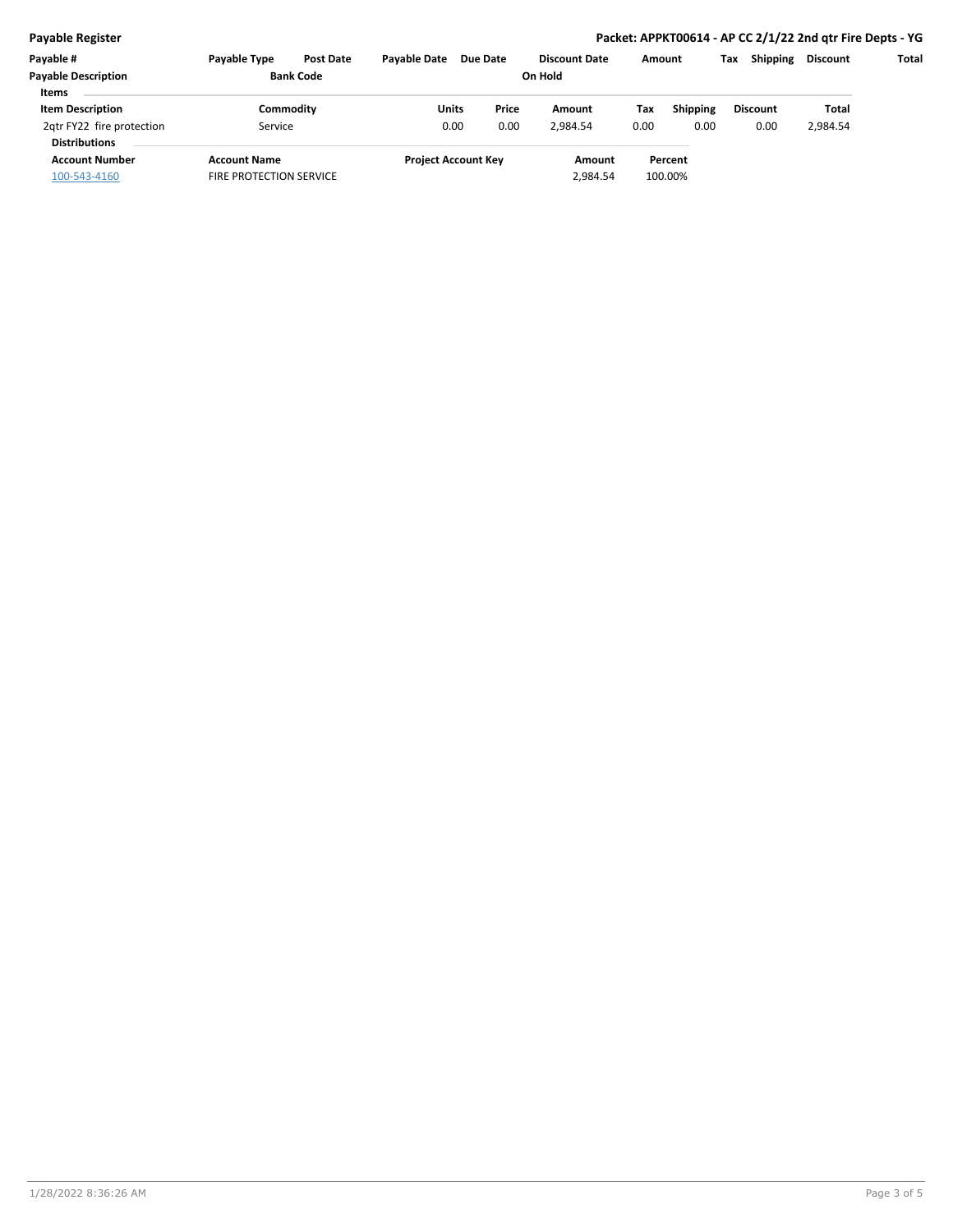## Payable Summary

| Type    | Count               | Gross     | Tax  | Shipping | <b>Discount</b> | <b>Total</b> | <b>Manual Payment</b> | <b>Balance</b> |
|---------|---------------------|-----------|------|----------|-----------------|--------------|-----------------------|----------------|
| Invoice | . .                 | 32.829.94 | 0.00 | 0.OC     | 0.00            | 32,829.94    | 0.00                  | 32,829.94      |
|         | <b>Grand Total:</b> | 32,829.94 | 0.00 | 0.00     | 0.00            | 32,829.94    | 0.00                  | 32,829.94      |